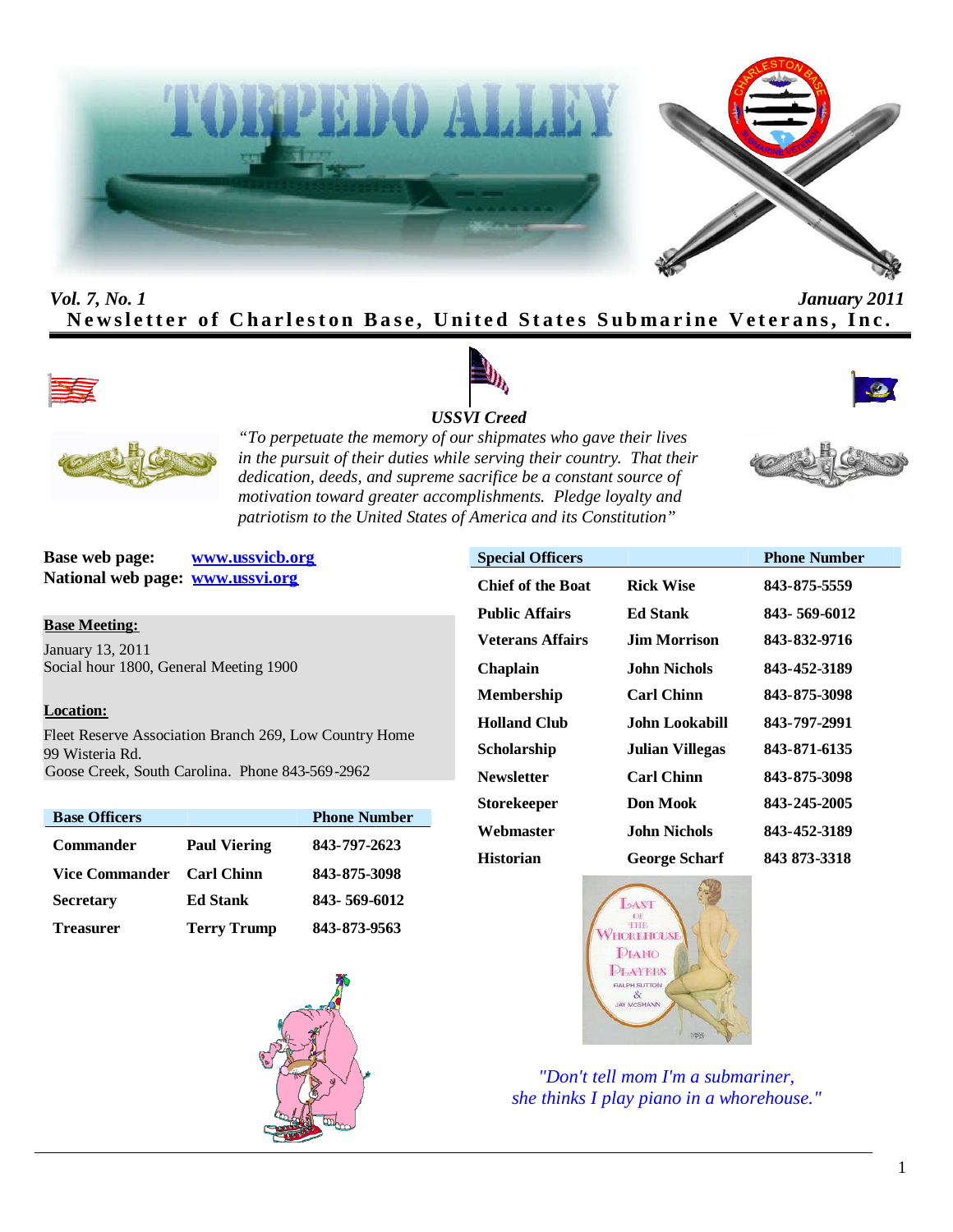#### **Minutes of the December 2010 meeting**

Charleston Base annual Christmas Party was held on 4 December at Gatherings in Dorchester. There were approximately 160 attendees.

Everyone had a good time; the food was great as usual.

|             |              | January Birthdays! |             |
|-------------|--------------|--------------------|-------------|
| Barnette, R | <b>Beach</b> | <b>Brown</b>       | Coutu       |
| Farr, G     | Farrell      | Hansen             | Isaman      |
| Kay         | Kirk         | Lewis              | Moore       |
| Murray      | Owen         | Pasnak             | Phillips, C |
| Phillips, J | Scott        | <b>Silvers</b>     | Simokat     |
| Stank       | Welch        | Young, L           |             |

#### **January happenings!**

January 13 – General Meeting; social hour 1800, meeting starts 1900

#### **Eternal Patrol**

The following Charleston Base members departed on Eternal Patrol during the months of November and December: MMCS(SS)Waller, Rick 11/13/2010



STSCS(SS) Lord, Avery 12/17/2010

#### **A Toast To The Forgotten**

Here's to the men of the briny deep; Here's to their blood and guts; Here's to those heroes who never sleep; Here's to those glorious nuts.

Take your glass and raise it high… Drink to their nerve and daring. Don't be ashamed of the tear in your eye, There are others who'll never stop caring.

Remember your husband, your buddy your friend… The proud man with head held high; Though young in years, you know at the end His courage did not die.

Here's to the men with story untold; You all know those I mean. Here's to the men who never grow old… The men in a submarine.

By Bob Milford

| <b>January Submarines Lost:</b>                                                                          |                                                |                                                                                                 |  |
|----------------------------------------------------------------------------------------------------------|------------------------------------------------|-------------------------------------------------------------------------------------------------|--|
| <b>USS S 36</b><br><b>USS S 26</b><br><b>USS</b> Argonaut<br><b>USS</b> Scorpion<br><b>USS</b> Swordfish | SS 141<br>SS 131<br>SS 166<br>SS 278<br>SS 193 | January 20, 1942<br>January 24, 1942<br>January 10, 1943<br>January 5, 1944<br>January 12, 1945 |  |
|                                                                                                          |                                                |                                                                                                 |  |



#### **Membership and Dues Information:**

Your 2010 dues were payable by 1 October 2010. The following members were dropped from the National and /or Charleston Base Sailing List as of 1 January 2011:

| Abbott             | Michael |  |
|--------------------|---------|--|
| Cahall             | Gene    |  |
| Douglass Peter     |         |  |
| Gunnis             | Glenn   |  |
| Hunt               | Danny   |  |
| Lavergne           | R.J.    |  |
| Mason Larry        |         |  |
| Morrin             | David   |  |
| O'Callaghan Thomas |         |  |
| Pruitt William     |         |  |
|                    |         |  |

Allegretto Guido Clift Marvin Fletcher Stephen Harbison Robert Ianuzzi Michael Luttrell William Minaudo John Niebeling Roger Olsen Odell

Members may be reinstated with payment of dues. Send dues (payable to USSVI) to: Carl Chinn 217 Brailsford Rd Summerville, SC 29485-5405

**Navy Adds Restrictions For Submariner Pay** By Sam Fellman - Staff writer Posted : Wednesday Dec 29, 2010 16:31:15 EST Submariners heading to shore duty in 2011 will have to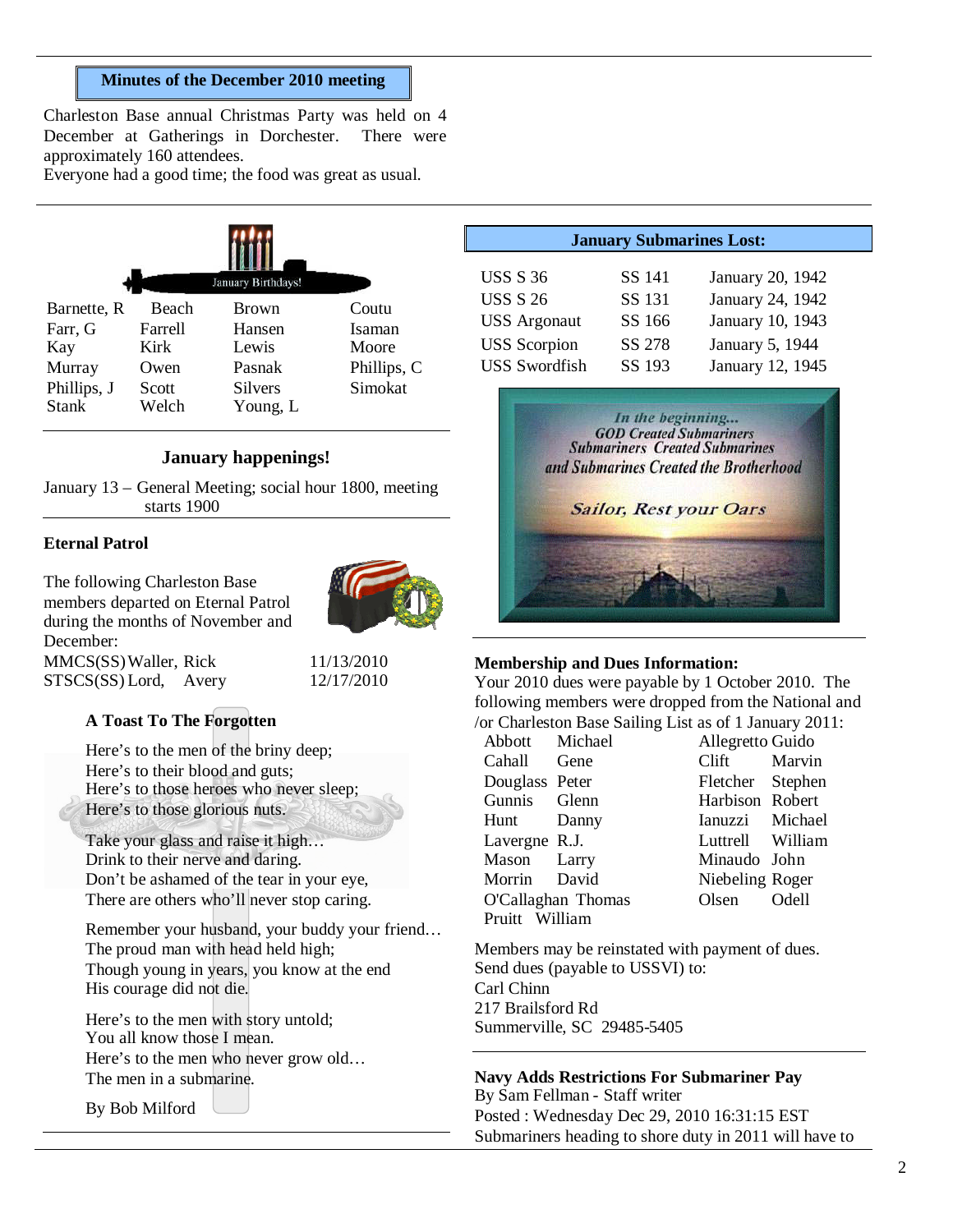## **Chaplain's Report**

The following shipmates have departed on their eternal patrol since we met for our 2009 Christmas party:

Torpedoman's Mate First Class, submarines, Michael J. Stuffle, United States Navy

Shipmate departed on eternal patrol – December 21, 2009

Quartermaster Second Class, submarines, William Clyde Yates, Jr., United States Navy

Shipmate departed on eternal patrol – December 23, 2009

Machinist Mate Senior Chief, submarines, Andrew Larry Hendrix, United States Navy Retired

Shipmate departed on eternal patrol – March 13th, 2010

Mrs. Celecia Henderson, wife of Swamp Fox World War II veteran, Marshall 'Pappy' Henderson

WWII armed forces civilian cryptographer - passed away 11 may 2010

Electricians Mate Chief, submarines, Alvin Eugene Addington, United States Navy Retired

Shipmate departed on eternal patrol – May 26, 2010

Electronics Technician Master Chief, submarines, Francis John Young, United States Navy, Retired

Shipmate departed on eternal patrol – July 17th, 2010

Lieutenant Commander, submarines, William F. Kopacka, United States Navy, Retired

Shipmate departed on eternal patrol – July 24th, 2010

Machinist Mate Senior Chief, submarines, Richard 'Rick' Waller, United States Navy Retired

Shipmate departed on eternal patrol – November 13th, 2010

#### December Report:

· Rick Waller departed on Eternal Patrol on Nov. 13th, when his truck crashed into a power pole in Moncks Corner. A memorial service was held on Nov. 19th with over 20 in attendance.

· Jon Sutton is home recovering from his surgery.

· Robert 'Pop' Coley, Sr., a WWII Pearl Harbor survivor and Submariner, departed on Eternal Patrol on Nov. 15th. Pop was not a member of Swampfox Chapter or Charleston Base. A card of condolences was sent to his family.

· Bill Redd, retired RMCM(SS) and member of Groton Base, departed on Eternal Patrol on Nov. 22nd.

· Rodney McKanna's father passed away in Illinois on Nov. 24th. His funeral will be on December 7th. Rodney's commit to longer follow-on sea duty to continue receiving incentive pay, according to a NAVADMIN message released Tuesday.

To receive continuous duty sub pay while assigned to shore or non-submarine duty, they must commit to serving 18 months past their projected rotation date starting in April. For those checking aboard shore duty sooner or already assigned there, the current requirement of 14 months past PRD won't change. "The objective of this change is to improve at-sea manning stability by lengthening the time personnel who obligate their service (OBLISERV) for subpay will be onboard and qualified after returning to sea," states the message released by Chief of Naval Personnel Vice

Adm. Mark Ferguson.

Sub incentive pay adds up for petty officers and chiefs. A second class petty officer with five years of service receives \$250 a month; a Chief with 12 years gets \$405, according to the OPNAV instruction 7220.15.

#### **Virtual Viet Nam Wall**

#### http://www.virtualwall.org/iStates.htm

First click on a state. When it opens, scroll down to the city and the names will appear. Then click on their names. It should show you a picture of the person, or at least their bio and medals. This really is an amazing web site. Someone spent a lot of time and effort to create it. The link below is a virtual wall of all those lost during the Vietnam war with the names, bio's and other information on our lost heroes. Those who remember that time frame, or perhaps lost friends or family can look them up on this site.

#### **Admiral Osborne Scholarship Fund**

How about helping out the scholarship fund? We are offering a Charleston Base Challenge Coin for sale. ALL proceeds go into the scholarship fund. Coins only cost \$7 each. Available for an additional \$1 is a protective plastic capsule.

To get your coin(s) see Jim Yates, Julian Villegas or Carl Chinn.

Make sure you have one for "when you get challenged"! Buy several for great gifts!

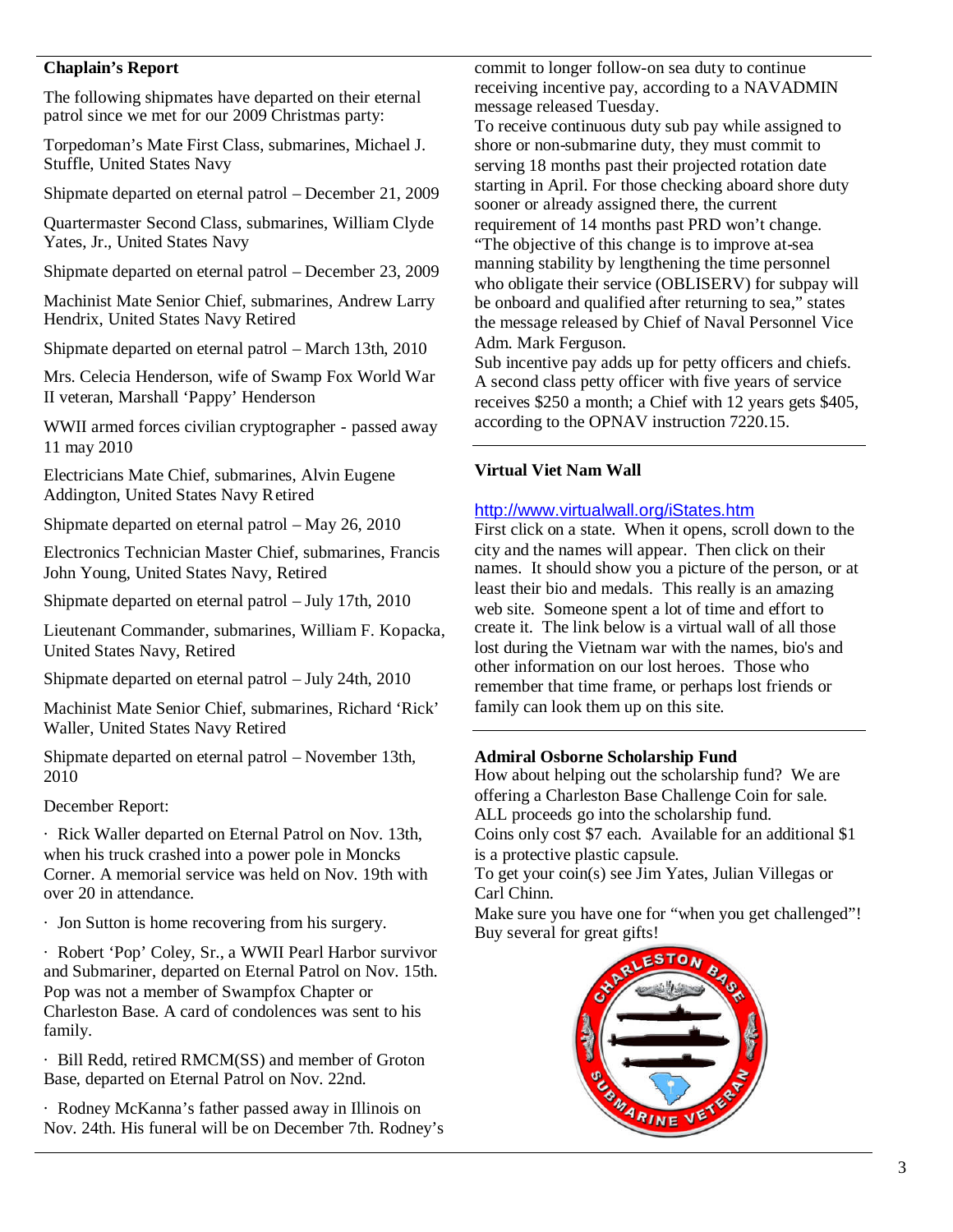father was 93 and a WWII veteran with the army artillery in the Pacific.

· Avery Lord was put in the hospital before Thanksgiving. He broke his hip earlier this year and hasn't recovered yet.

Several follow-ups were made on those who've had surgery or illnesses in the last couple of months along with the base sending additional cards.

If you know of shipmates or spouses from other bases who are having a difficult time, had surgery, etc. and would like for USSVI Charleston Base to send them a card please send their name and address to the Chaplain via email or phone call.

# **Walls Have Ears - The Technology That Can Communicate Electronically Through Solid Steel**

Through-hull data link system removes in one swoop the need to create hundreds of holes in a submarine hull to send and receive data from sensors and other external equipment.

A system developed by BAE Systems that allows data to pass wirelessly through several inches of solid steel could save millions of pounds in the way submarines are designed, built and maintained. It also promises to enhance protection offered to soldiers using armored fighting vehicles.

The through-hull data link system removes in one swoop the need to create hundreds of holes in a submarine hull to send and receive data from sensors and other external equipment.

BAE claims that the system is safer and more cost efficient. "The current method of using holes fitted with special penetrators that have to be welded to the hull is expensive. There could be up to 300 penetrations in any single submarine and inserting each one represents a significant build cost," it said.

"Drilling the holes also necessitates additional strengthening of the hull to counteract the consequent structural weaknesses. The penetrations are prone to stress fatigue associated with repeated submarine dives. Tackling that fatigue substantially increases the throughlife maintenance costs."

"We've developed a number of technology demonstrators and are currently testing it in a submarine environment," says John Bagshaw, the technology executive from BAE Systems Advanced Technology Centre who has helped develop the system.

"We have demonstrated how signals from a video camera can pass through an armored vehicle's hull. This could offer significant advantages in increasing the crew's situational awareness without reducing their protection." In due course, BAE claims that the oil, civil nuclear and gas industries could also benefit from the technology.

**Military Funeral Disorderly Conduct Update 16**

A wounded veteran was charged 2 DEC with targeting members of a fundamentalist church infamous for protesting at soldiers' funerals. Ryan Newell of Marion Kansas faces five misdemeanor counts after he allegedly followed members of the Westboro Baptist Church after a protest at a Mulvane school. The 26-year-old veteran allegedly was armed with an M4 rifle, a .45-caliber Glock pistol and a .38 Smith and Wesson pistol when he was arrested in the Wichita City Hall parking garage. He is being held on a \$500,000 bond. Newell, who lost both his legs in a roadside bomb explosion in Afghanistan, was formally charged with intentional conduct causing fear to a person or family, falsely representing himself to be a law enforcement officer, and three counts of unlawfully carrying a concealed weapon. He did not have an attorney at his court appearance via video link from the jail. His trial was tentatively set for 12 DEC and in the interim has been released so he could get treatment at the VA hospital. The family-dominated church from Topeka, Kan., is known for its protests across the nation with signs like "Thank God for Dead Soldiers" and "God Hates the USA" to express their view that U.S. deaths in Afghanistan and Iraq are God's punishment for American immorality and tolerance of homosexuality and abortion. In October, the U.S. Supreme Court heard oral arguments in a case that pits the rights of a father of Marine killed in Iraq to grieve privately against the First Amendment rights of church members to say what they want.

Sedgwick County Sheriff Robert Hinshaw said one of his detectives observed a vehicle driven by Newell that appeared to be following members of the church and stopped it. Newell initially told the officer he was providing security for church members and he was allowed to go. Shortly after, the detective stopped the van carrying the Westboro members and learned they did not know Newell. The detective stopped Newell again and then released him after he told the detective he was a reserve law enforcement officer in Marion County. After returning to the courthouse, the detective found that Newell had a revoked driver's license and was not a law enforcement officer, Hinshaw said. The detective went to the city hall where the Westboro group was meeting with city police and checked the city garage. He found Newell's vehicle backed into one of the stalls and arrested him. Shirley Phelps-Roper, the daughter of Westboro pastor Fred Phelps and one of the protestors at the Mulvane demonstration, said violence against church members has been escalating since September of last year, when a bicyclist slashed their tires in broad daylight while the group was demonstrating in Oklahoma. This summer a counterprotestor in Nebraska sprayed them and bystanders with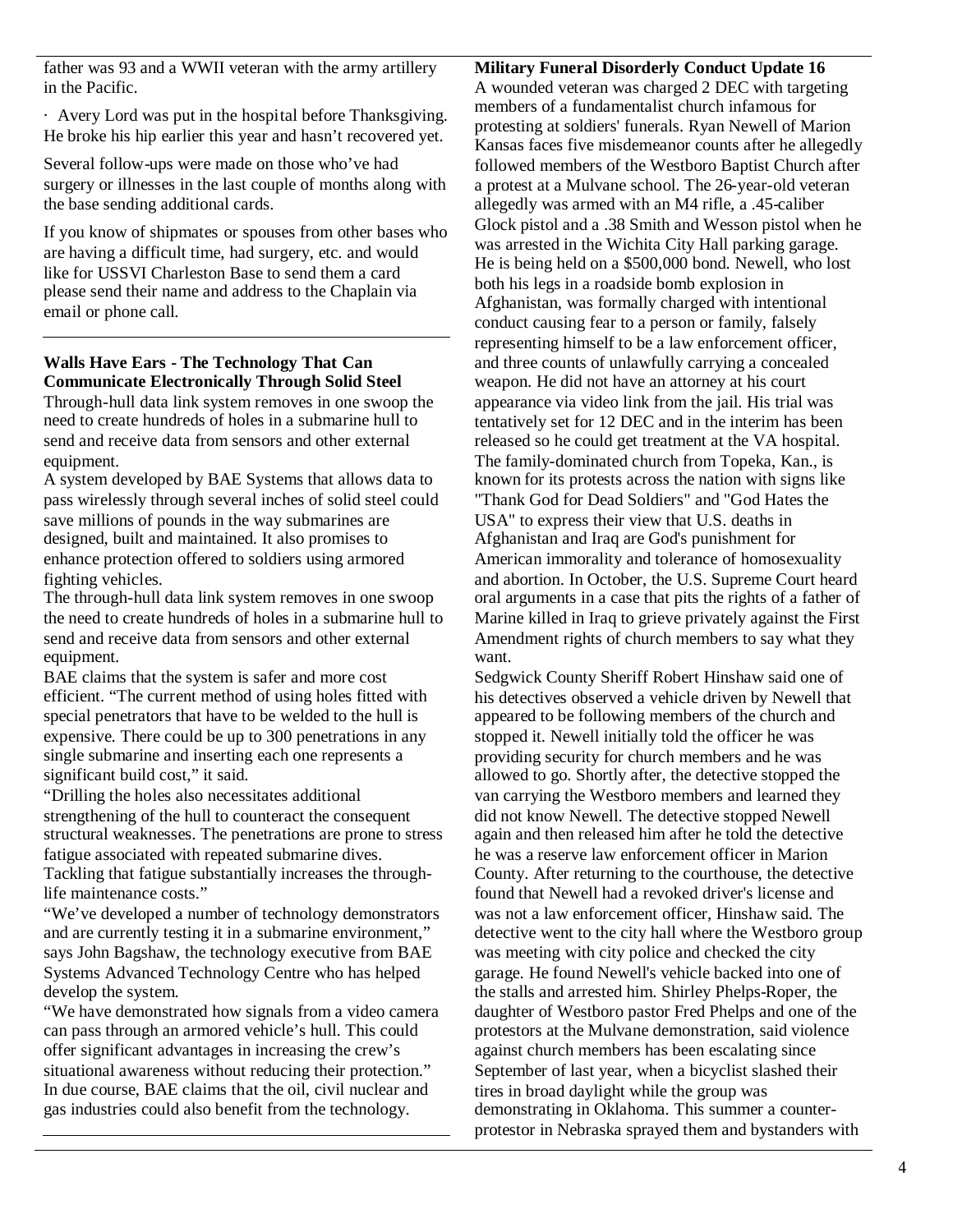#### **DFAS Tax Statement Schedule**

The Defense Finance and Accounting Service has posted on its Web site a schedule for the release of 2010 tax statements such as W-2s, 1099Rs and 1099INTs via both its myPay online system and U.S. Mail. Military service members, military retirees and annuitants, and federal civilian employees paid by DFAS will be able to get their statements online though myPay access at

https://mypay.dfas.mil/mypay.aspx. The first of the forms released, the Retiree Annual Statement, became available online Dec. 4, but will not be available via mail until the second half of the month. To see the release schedule, go to: www.dfas.mil/news/DFASRelease121001.pdf. or refer to the following. The first date below indicates the forms online availability and the next the mailing date:

- $\Box$  Retiree Annual Statement (RAS) Dec. 4, 2010 & Dec. 16-31. 2010
- □ Retiree 1099R Dec. 14, 2010 & Dec. 16-31, 2010
- □ Annuitant Account Statement (AAS) Dec. 15, 2010 & Dec. 19-31, 2010
- □ Annuitant 1099R Dec. 15, 2010 & Dec. 19-31, 2010
- $\Box$  VSI/SSB W-2 Not available via myPay & Jan. 4-5, 2011
- $\Box$  Active Duty Air Force, Army, Navy W-2 Jan. 24, 2011 & Jan. 24-29, 2011
- $\Box$  Reserve Air Force, Army, Navy W-2 Jan. 4, 2011 & Jan. 4- 7, 2011
- □ Marine Corps Active & Reserve W-2 Jan. 18, 2011 & Jan. 19-20, 2011
- □ Civilian employee W-2 Jan. 6, 2011 & Jan. 7-15, 2011
- $\Box$  Savings Deposit Program 1099 INT Jan. 21, 2011 & Jan. 21-22, 2011
- Vendor Pay 1099 Not available via myPay & Jan. 20- 25, 2011
- □ Vendor Pay MISC W-2 Jan. 31, 2011 & Jan. 20-25, 2011
- □ Travel PCS W-2 Jan. 31, 2011 & Jan. 20-25, 2011
- $\Box$  Army Non-Appropriated Fund Civilian Pay W-2 Jan. 11, 2011 & Not available

#### **Tricare User Fees Update 57**

Veterans groups and military retirees are among those mobilizing to fight back, in anticipation that the Pentagon will recommend higher Tricare premiums in the president's 2012 budget plan. As part of the social contract between the nation and the all-volunteer military, Tricare is one of the most emotionally charged targets for spending cuts, particularly in a time of war. "The heavy lifting [for this nation] is being done by the military," said Norbert Ryan, a retired Navy admiral who is president of the Military Officers Association of America. "They should be the last ones to give. Don't ignore the service and sacrifice that has earned them that benefit. Don't confuse it with Social Security. Don't confuse it with Medicare and Medicaid." Tricare includes plans that cover

pepper spray, she said. And a window of their van was broken out at a protest at a prayer vigil for a slain Great Bend teenager.

#### **Pentagon Said Likely to Back New Design for Ballistic Missile Submarine**

WASHINGTON -- The U.S. Defense Department is likely to pursue a brand new design for its next nucleararmed submarine, following a Navy recommendation during a key program review earlier this month, according to experts and observers (see GSN, Sept. 27). The Pentagon's Defense Acquisition Board on December 9 completed an initial design review meeting on the so-called "SSBN(X)" effort, spokeswoman Cheryl Irwin confirmed last week. However, she indicated the department was not ready to release the review's results.

If approved by defense acquisitions czar Ashton Carter, the replacement submarine for today's Ohio-class ballistic missile vessels would enter its first major acquisition program phase, called "Milestone A." A recent Congressional Research Service report estimated it would cost roughly \$70 billion to replace the 12 ballistic missile submarines expected to populate the U.S. fleet by the end of this decade. The nation currently fields 14 Ohio-class boats.

The Navy has not released total cost projections for the new underwater craft, but has estimated it would spend \$29.4 billion on the effort between fiscal 2011 and 2020. That figure, though, excludes costs for roughly two subsequent decades during which the 12 new submarines would be built and delivered. The next-generation submarine is to initially carry today's Trident D-5 nuclear-armed ballistic missiles, but later could be fitted with new-design nuclear missiles and possibly conventional weaponry (see GSN, Aug. 10).

The first Ohio-class submarine to be replaced reaches the end of its 42-year service life in 2027. One subsequent vessel is slated to retire each year after that, with the last submarine expected to age out in 2040. The SSBN(X) submarines are to enter the fleet between 2029 and 2042.

One pivotal decision believed likely to come out of the Defense Acquisition Board review pertains to the approach the Navy will take in developing and building the replacement submarine. In an official "analysis of alternatives" that also has not been released, the Navy considered three possible design concepts for the Ohioclass follow-on, according to a recent Energy Department report.

First, the Navy could base its design on the Ohio-class vessel. This would have the potential benefit of saving much of the cost involved in designing a new submarine, which one 2008 estimate pegged at roughly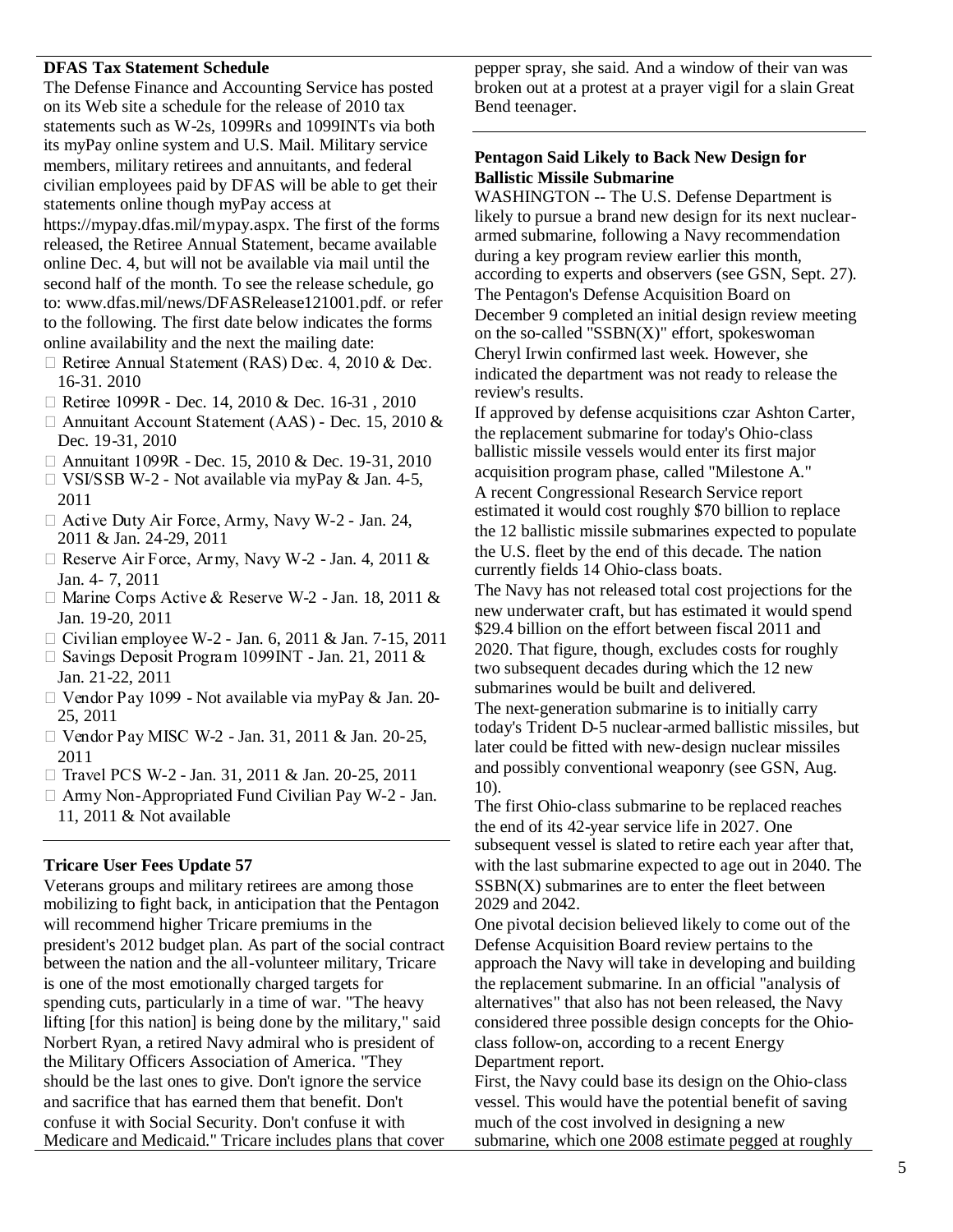uniformed service members, retirees and their dependents, in the U.S. and overseas. Coverage for active-duty troops is largely at no charge. The Department of Veterans Affairs, which provides care for wounded veterans no longer on active duty, or who have service-related disabilities, has a separate budget.

The deficit panel report issued 3 DEC was short on specifics, but a series of draft recommendations called for raising Tricare fees for retirees, a move that would save the Pentagon about \$6 billion in 2015. They noted that around 57% of the people who use Tricare are retirees and their dependents, not active-duty service members. The cost for a military retiree to enroll his family in Tricare Prime, which is similar to a health maintenance organization, is \$460 a year, a rate that hasn't changed since 1995. According to the Kaiser Family Foundation, the average annual premium currently paid by privatesector workers is around \$4,000 a year. In the past decade, the military's health-care budget has more than doubled, ballooning from \$24 billion a year to more than \$50 billion. Mr. Gates has complained health-care costs are "eating the department alive." In 2008, medical care ate 6% of the Department of Defense's funding, according to the Congressional Budget Office. By 2026, these costs are expected to more than double to 13% of spending. Tricare took a shot across the bow in August, when retired Marine Corps Maj. Gen. Arnold Punaro decried "GMstyle fringe benefits" in a speech at the Center for Strategic and International Studies in Washington. Mr. Punaro singled out health-care costs for retired personnel as the primary culprit. The speech rippled through the retired military world. In an interview, Mr. Punaro joked that he was "probably burned in effigy five or six times." The Defense Department has previously attempted moderate increases in premiums and co-pays, but has been met with a furious response from Congress and veterans groups. That coalition of Congress veterans groups may be on less solid ground now. The arrival in Congress of lawmakers with a mandate to rein in spending has some veterans' advocates nervous, especially after key promilitary members of Congress lost their seats in November. "A lot of people who understood our issues, who are our biggest champions…are gone," said Steve Strobridge, the director of government relations for the MOAA.

### **Submariners Get New Information Systems Technician Rating**

WASHINGTON (NNS) -- The Navy released NAVADMIN 406/10, Dec. 17, announcing the creation of the Information Systems Technician Submarines (ITS) service rating and providing active duty Sailors with guidance on how to request an ITS conversion. "The establishment of the ITS rating will provide the Submarine Force with an infrastructure of information

\$7 billion. However, service officials have said this approach would have the disadvantage of locking in older technologies that fail to meet the Navy's needs. For example, it could be difficult to include in an Ohioclass design the silencing technologies the Navy believes are needed to combat modern detection equipment that future adversaries might field, among other features, according to naval sources. Second, the service could alter the Virginia-class attack submarine design so that it could carry ballistic missiles. This approach could also offer cost-cutting advantages and transition the service to a smaller ballistic-missile vessel at a time when traditional Cold War nuclear threats are receding, according to analysts. On the downside, modifying the more diminutive Virginia-class vessels would give the submarines a "humpback" appearance -- thanks to the insertion of a compartment for the large D-5 missiles -- and that could result in reduced capability in such areas as speed, maneuverability and stealth, the Navy has argued. "A Virginia Insert SSBN would require redesign of the Virginia and would have technical and operational shortcomings and risks," the CRS report quoted the Navy as stating in March.

That leaves the Navy endorsing a new-design approach, the third option considered for the SSBN(X) in the service's analysis of alternatives, according to program experts. Though a new-design submarine involves additional cost, the Navy recently tailored back its size and speed requirements for the boat, defense leaders said this fall.

An "emphasis on affordability is already being applied to the next-generation ballistic missile submarine, where we are trimming [design] requirements without compromising critical capability," said Defense Secretary Robert Gates, appearing with Carter at a September 14 press briefing.

Pentagon-watchers said this month's Milestone A meeting was likely to have resulted in a schedule for the new submarine's development and testing, as well as possible cost-reduction goals for the program.

The big problem is going to be money, because no one knows what they're going to cost," Norman Polmar, a longtime Defense Department consultant on naval issues, told Global Security Newswire yesterday. There is little debate, though, over the basic necessity of replacing today's aging submarines.

"To maintain an at-sea presence for the long-term, the United States must continue development of a follow-on to the Ohio-class submarine," stated the Pentagon's Nuclear Posture Review, an assessment of strategic forces and strategy completed in April. "Since the lead times associated with designing, building, testing, and deploying new submarines are particularly long, the secretary of defense has directed the Navy to begin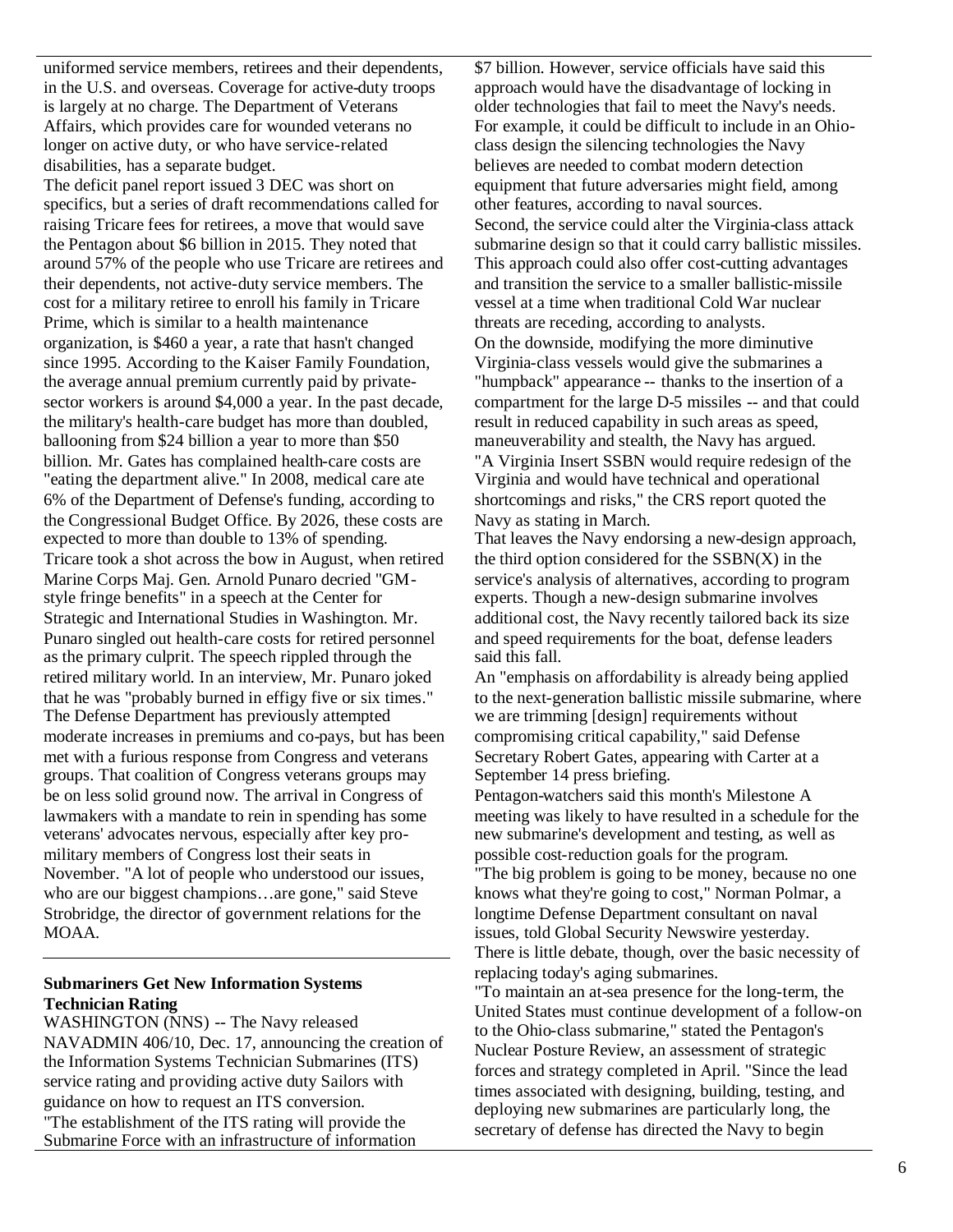assurance and network professionals who will be fully equipped to resolve future issues and implement new technologies on board our submarines," said Lt. Dan Morrison, Submarine, Non-Nuclear, Enlisted Community Manager. "Overall, the ITS rating is an excellent choice for Sailors who seek challenges in new and emerging technologies, and the opportunity to be submariners The primary source ratings for ITS conversions will be from Sailors assigned to jobs in submarine Local Area Network divisions and those from ratings in the information assurance workforce, but all non-nuclear trained Sailors are eligible to request conversion. Information System Technicians (IT) with Navy Enlisted Classification (NEC) codes of 2780, 2781, or 2735 will be eligible for direct conversion to ITS.

Describing the benefits of converting to ITS, Morrison explained, "Currently, submariners working outside of their source rating in support of submarine LAN requirements are at a disadvantage when taking promotion examinations. Sailors who convert to ITS will participate in ITS examinations and compete with other ITS professionals in their paygrade."

Any E-4 to E-6 active duty Sailor who wants to be part of the initial 180–200 selected for conversion must ensure they are eligible for submarine service prior to submitting their request (NAVPERS 1306/7 form) to Naval Personnel Command (PERS-811) by the Feb.1, 2011 deadline. Sailors possessing a Microsoft (MS) A+ or Microsoft Certified Professional (MCP) certification are highly encouraged to apply and should note these certifications on their conversion request form.

Dependent upon their source rating and previous training, Sailors selected for conversion may require additional schooling and potentially incur additional obligated service. For example, Sailors who require an IT NEC may attend A-school as part of their conversion and Sailors from non-submarine ratings will need to attend Basic Enlisted Submarine School (BESS) prior to being assigned to a submarine as an ITS. Applicants are encouraged to speak with a Navy Career Counselor about the conversion process.

To learn more about the ITS rating conversion, visit Navy Personnel Command's website at www.npc.navy.mil.

#### **Submariner is Stable After At-Sea Transfer**

An injured sailor who was flown via Navy helicopter from his at-sea submarine to the carrier George H.W. Bush for medical evaluation late Thursday morning has been transported to a South Carolina medical center for evaluation and possible further treatment, 2nd Fleet said. The as-yet unidentified sailor, reported in stable condition following a head injury, was accompanied by the Navy neurosurgeon who examined him aboard the Bush. The transfer to the Medical University of South Carolina in Charleston, conducted by an MH-60S Knighthawk

technology development of an SSBN replacement." In February the Navy said that "owing to the unique demands of strategic relevance, [the new submarines] must be fitted with the most up-to-date capabilities and stealth to ensure they are survivable throughout their full 40-year life span," according to the Congressional Research Service.

Among the new capabilities the service is seeking in the new submarines is a nuclear fuel core that would last as long as the vessel, an improvement on the Ohio-class reactors that required midlife refueling, the October 28 CRS report states.

Whether Carter and his defense buying panel have fully backed all of the Navy's requests for  $SSBN(X)$  remains unclear, but it is "almost 100 percent certain" that the Pentagon will opt for a new design, one congressional source said last week.

Critics say, though, that the Navy analysis of alternatives failed to seriously assess the prospects for viable alternatives to a new design, effectively setting up the idea of designing a boat from scratch as the only acceptable option.

"That's the beauty of the Goldilocks approach, is that two options will always be unacceptable and then you land on the one you prefer anyway," Hans Kristensen, who directs the Federation of American Scientists' Nuclear Information Project, said in an interview yesterday.

The recent design review was also expected to decide whether the submarine will feature 16 or 20 missile tubes, according to the Capitol Hill aide and others who asked not to be identified in discussing the sensitive matter.

Each tube would be capable of launching a single D-5 ballistic missile or a future ballistic missile of up to the same size, but also might be able to fire multiple smaller weapons, according to experts.

To cut costs, the Navy is believed to be pressing for 16 missile tubes in the new submarine, though that does not mean that a new-design vessel would be smaller than the Ohio-class boat, which has 24 missile tubes, according to the CRS report.

In a recent briefing, "the Navy stated that an  $SSBN(X)$ would probably be about the same size and have roughly the same displacement as an Ohio-class submarine, even though it might have only 16 or 20 missile tubes," according to the congressional report. "Over time, technological advancements tend to add weight to a submarine design (compared with the same submarine produced 30 years earlier)." In part because of technologies the Navy has long embraced to insulate the submarine's nuclear-reactor propulsion system, "there are real physical limits to how small you can make it," Kristensen said of the next ballistic missile submarine.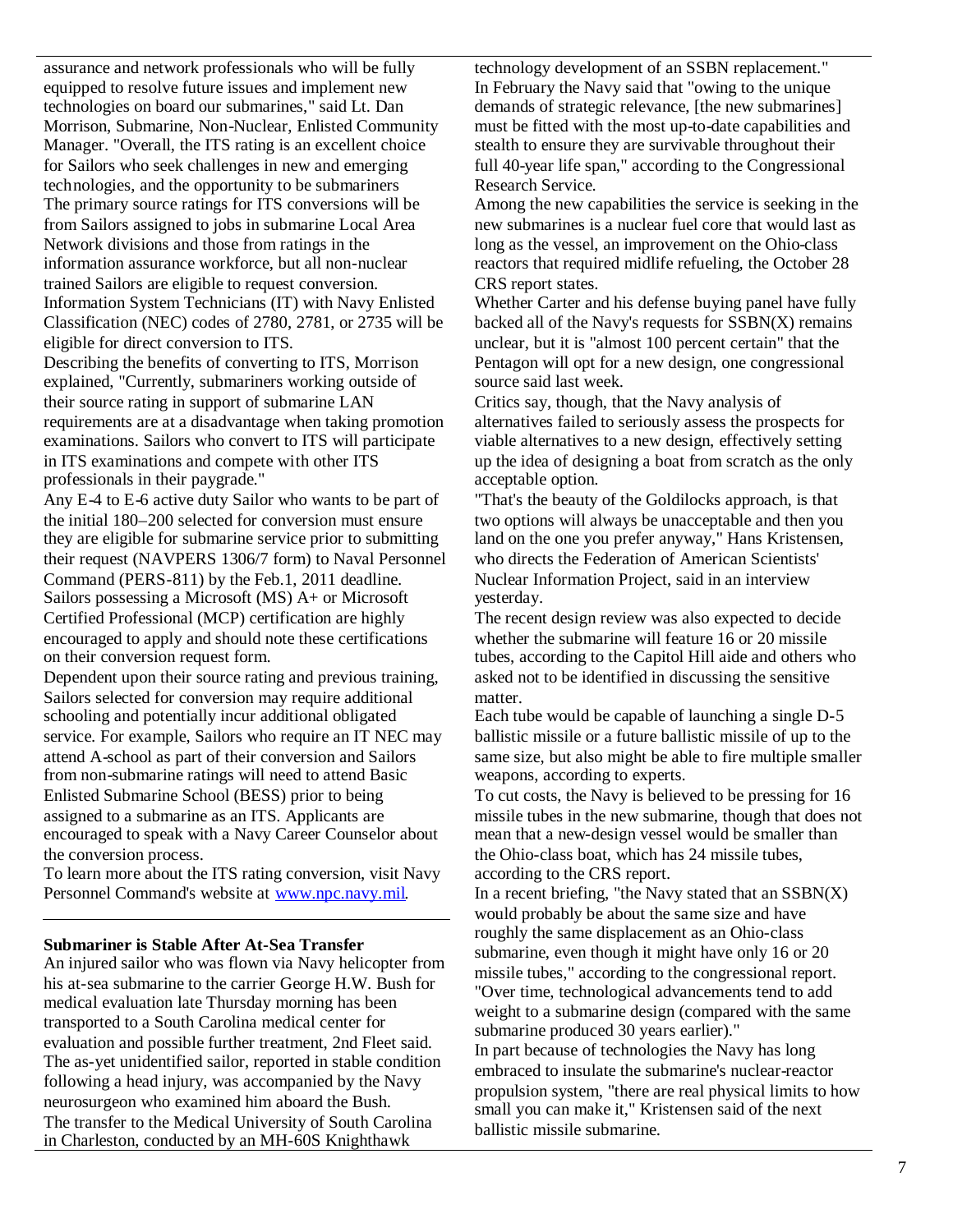assigned to Helicopter Sea Combat Squadron 26, culminated a high-profile rescue mission launched Wednesday afternoon in which the Bush, the frigate Boone, multiple aircraft and several medical specialists were tasked with assisting an injured sailor aboard the unidentified submarine, operating in the Atlantic. "Mariners at sea take care of each other," said Vice Adm. Daniel Holloway, 2nd Fleet commander. "There is no better way to show our sailors and their families the extent the Navy will go in order to take care of their own." After receiving the injury report Wednesday, 2nd Fleet responded with what it called its "best options available." That turned out to be the Bush, which was en route to Norfolk following two weeks of at-sea training period. The carrier was turned around to sail to an undisclosed point in the Atlantic to rendezvous with the Boone and begin the rescue effort. Embarked on Bush was Naval Air Station Norfolk's HSC-26, while Boone carried aircraft from Helicopter Anti-Submarine Squadron Light-42 out of Naval Air Station Jacksonville.

As they sailed, medical specialists from Naval Medical Center Portsmouth and other locations were flown out to assist, according to Cmdr. Elissa Smith, 2nd Fleet spokeswoman.

Both ships made "best speed" to the rendezvous point, 2nd Fleet said. But they apparently had a good ways to go. Smith said that getting to the point where they could launch aircraft, reach the submarine, conduct the operation and return — the rescue did not have to be done during daylight, she said — was a matter of "time and distance." On Thursday morning, a pair of helicopters were launched: the MH-60S Knighthawk from the Bush, and an SH-60B Seahawk from the Boone, Smith said. The Seahawk provided surface surveillance and search-andrescue support while the Knighthawk conducted the medical evacuation from the surfaced submarine, Smith said.

Other details of the actual operation, such as its general location, were not available, Smith said.

The emergency mission put the Bush's planned return to Naval Station Norfolk on hold and forced the apparent cancellation of a holiday party planned for Wednesday night at the Hampton Roads Convention Center in Hampton, Va. An event manager at the center, Brian Liivak, said he hadn't heard from the ship since it was diverted and that the party is considered cancelled until further notice.

"We regret that the new mission tasking changed the plans for the ship's holiday party last night," Smith said. "But at the time, we were doing all we could to save a sailor's life at sea. And that had to be our No. 1 priority."

The carrier is expected back in Norfolk on Friday, Smith said. The Boone, homeported at Naval Station Mayport, Fla., was continuing at-sea training in the Atlantic when the rescue mission began, 2nd Fleet said.

Polmar argued, though, that the Navy should consider using newer and smaller quieting technologies, such as "active" silencing approaches that cancel out reactor noise with other noise. Both of the analysts also said that if the Pentagon could accept a more limited patrol range for its next ballistic-missile submarine, the reactor and the overall size of the craft could be smaller. "We don't have to stay as far at sea as we did during the Cold War," Polmar said.

On Capitol Hill earlier this year, lawmakers urged the Navy to consider buying a submarine smaller than the Ohio class -- such as a variant of the Virginia class - that would be limited to launching a less-sizable missile like the Trident C-4, the weapon that the D-5 replaced. "I think you ought to ask the engineers about a missile that might fit in the smaller submarine rather than the multibillion dollars you might have to sink into a replacement for the Ohio-class submarine," House Armed Services Committee Chairman Ike Skelton (D-Mo.) told Navy Undersecretary Robert Work at a July hearing.

Work responded that the Navy had considered using the C-4, but opted instead to go with the D-5, even if that effectively ruled out using a Virginia-class design. Rear Adm. Terry Benedict explained to a Capitol Hill breakfast audience the same month that retaining D-5 missile capability in the new submarine would help maintain continuity during a 13-year period between 2029 and 2042, as the Ohio-class boats gradually retire and their replacements transition into the fleet. Benedict directs the Navy Strategic Systems Planning office. Though the decision would allow the Navy to avoid the cost and developmental risk of undertaking both a missile- and submarine-development program at the same time, it also would mean the Ohio-class replacement must be large enough to fit the D-5, which has a range of roughly 4,000 nautical miles.

"At the outset, we have a predecisional notion that we're going to keep the D-5, making other [submarine] options straw men," Kristensen said.

Polmar agreed that the Navy should seriously consider using the C-4 or a new-design missile that is roughly 35 feet in length, as it could still offer the service some 3,000 nautical miles in range.

Under the New START nuclear arms control agreement -- a U.S.-Russian pact currently on the Senate floor for a ratification vote -- the Pentagon anticipates capping its Trident D-5 missile force at 240.

Today the fleet carries 288 deployed D-5s, armed with a total 1,152 nuclear warheads.

The reduction in two vessels by the end of this decade is not, in itself, expected to affect the number of D-5 warheads fielded at that time, according to nuclear force analysts Kristensen and Robert Norris of the Natural Resources Defense Council. The numbers would allow